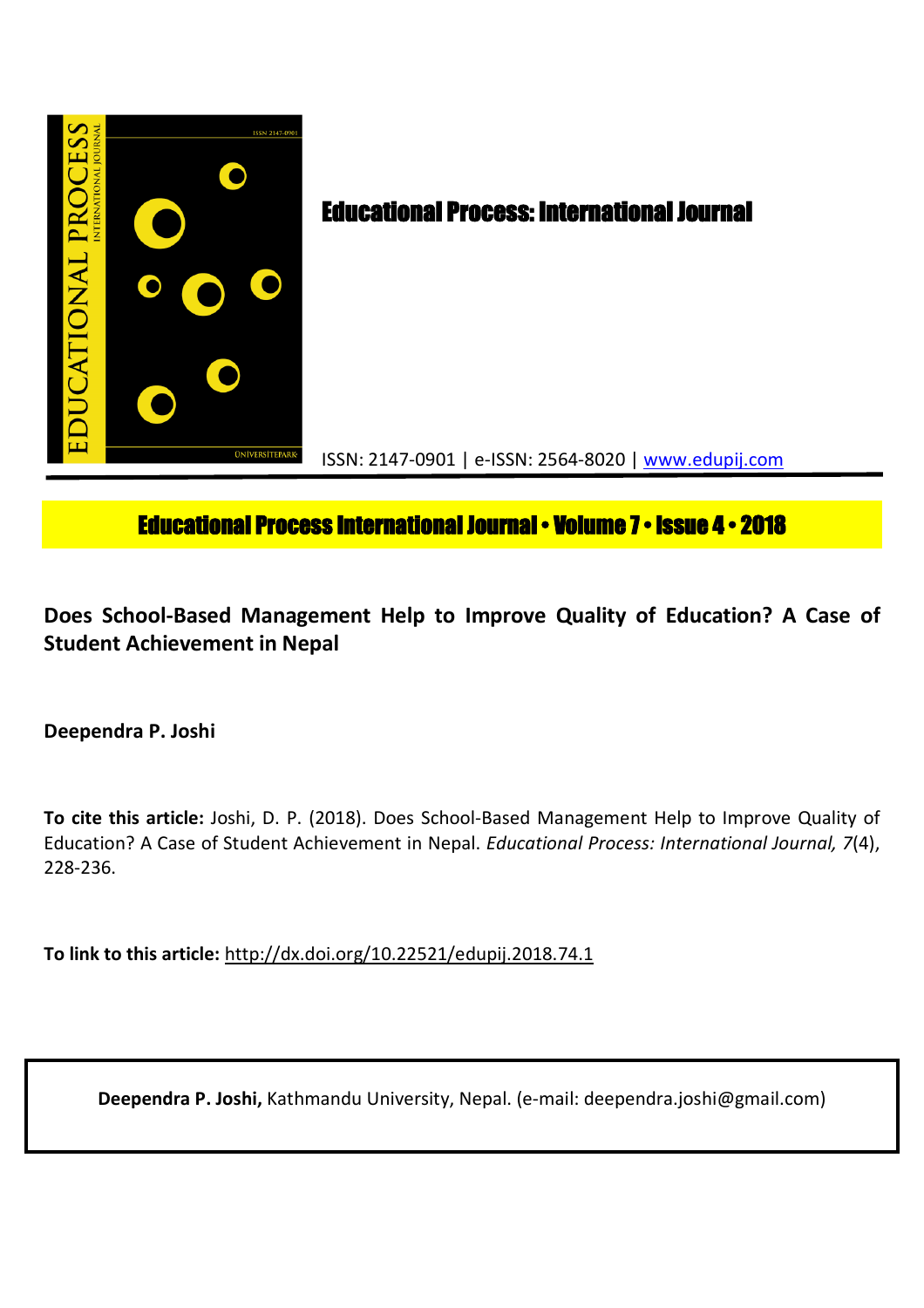## **Does School-Based Management Help to Improve Quality of Education? A Case of Student Achievement in Nepal**

## DEEPENDRA P. JOSHI

## **Abstract**

Several years after the adoption of decentralization policy in Nepal, quality of education is still a concern. The purpose of this article is to discuss the role of schoolbased management for quality education in general, and the effect of transferring school management to local communities for the improvement of student achievement in particular. This paper employs document analysis as a method to explore school management issues, and discusses various opportunities and upsetting factors with regards to the transfer of school management to local communities. Nepal's historical perspectives on school management, the government's policy shift to transfer school management to local communities and student achievement results from the Government of Nepal's National Assessment of Student Achievement (NASA) reports have been discussed. The findings reveal that student achievement has been stagnant, if not declining, in spite of considerable achievement in access to education after *partial* decentralization of school management. The paper concludes that the process of policy reform should be driven by demands which can be ensured through participatory management of schools, a process that includes consultative decision making, accommodation of interests of diverse stakeholders and strong commitment of both school leaders and bureaucrats.

**Keywords:** school management, decentralization, quality education, student achievement.



Fraskef DOI: 10.22521/edupij.2018.74.1

EDUPIJ • ISSN 2147-0901 • e-ISSN 2564-8020 Copyright © 2018 by ÜNİVERSİTEPARK edupij.com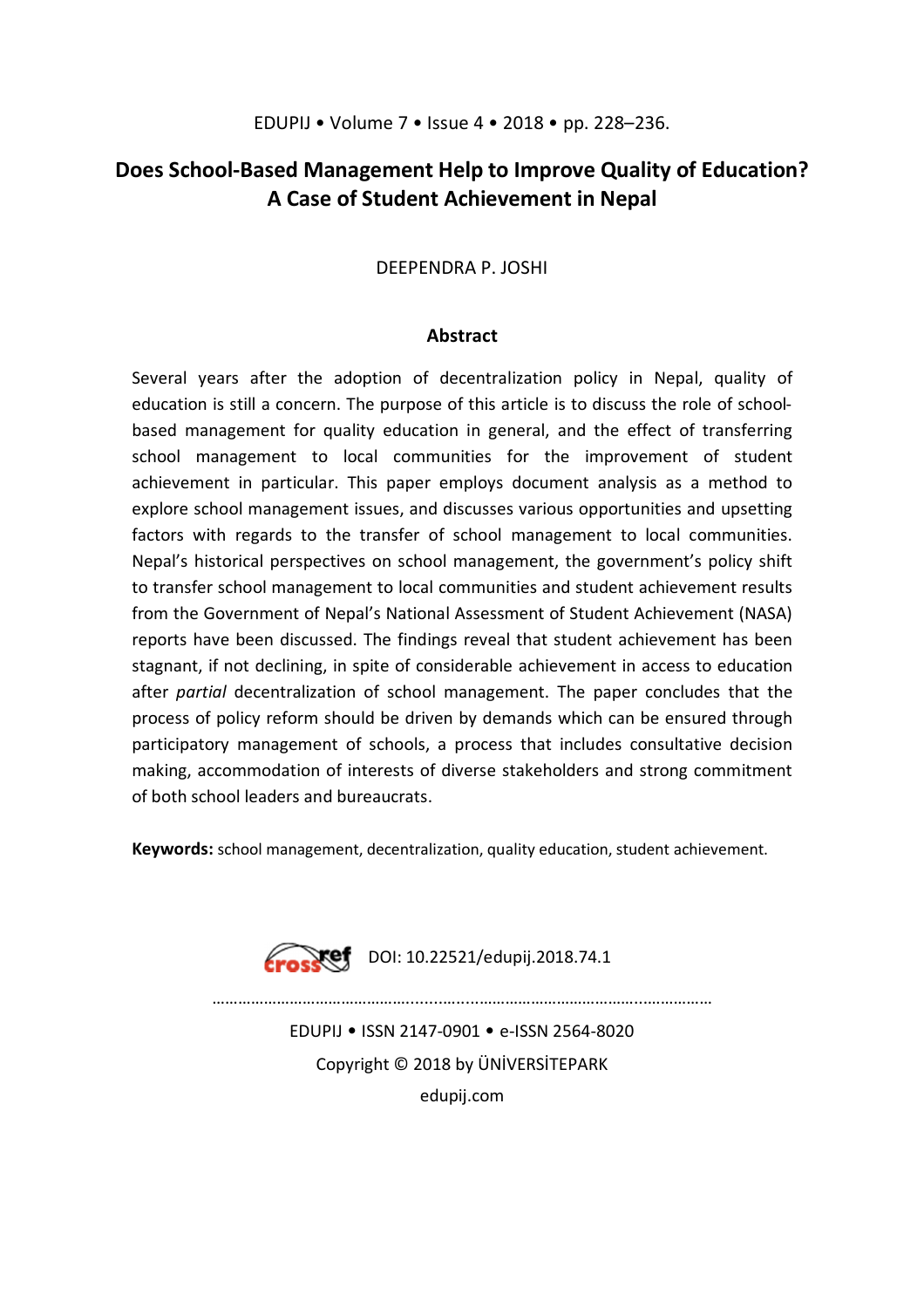#### **Introduction**

The rehearsal for decentralization in Nepal started in 1963 with the forming of a power decentralization commission, and subsequently, a decentralization committee was formed in 1969, followed by enforcement of a decentralization act in 1982. Later, the political movement in 1990 overthrew the 30-year long non-party *Panchayat* regime and restored multi-party democracy, paving the way for the actual decentralization process in Nepal. However, within the education sector, the decentralization process was *re-enforced* only in 2001, after an amendment to the Education Act which pronounced the policy of transferring school management responsibilities to local communities (World Bank, 2009). Article 11.17 of the 2001 Education Act provisioned a clause that stated "school management responsibility can be taken" with the explanation that local government or School Management Committees (SMCs) can take management accountability of public schools after signing a contract with their District Education Office (Khanal, 2010). Recently, Nepal decided to shift from a unitary system towards federalism after the promulgation of the new constitution and three levels (i.e., local, provincial and national) of elections. Under the new constitution, education management responsibilities are shared between different layers of the government, ensuring the education attainment right of the citizen and thus developing and empowering citizens. However, implementation of the federalization in Nepal is in infant stage, so it is too early to discuss its effect on the quality of education.

#### **Methodology**

This is a literature review-based article that employs the document analysis method. Nepal's historical perspectives on school management, and literature related to the government's policy shift to transfer school management to local communities have been discussed. The student achievement scores from the Government of Nepal's National Assessment of Student Achievement (NASA) reports have been discussed and analyzed in order to draw conclusion on the role of school-based management to improve education quality in Nepal. This paper delimits the discussion on the status of student achievement results focusing on evidence-based secondary data and the practice of more than a decade long decentralization of school management in Nepal. Firstly, a historical perspective of decentralization of school management in Nepal is discussed in the following sections in order to set the background. Secondly, the paper discusses the scores of student achievement assessments carried out by the Government of Nepal. Finally, this paper summarizes points concerning the decentralization paradox in general, and the incompatibility between educational policies and practices in particular taking the reference of the transfer of school management to local communities and its effect on student achievement.

#### **Results**

Hanushek, Jamison, Jamison, and Woessmann (2008) stated that education does not just mean going to school, but also comprises of learning to achieve economic growth. They suggested measuring the performance of students on tests of key subjects, like math and science, for estimating a country's human capital, as it estimates the average level of "cognitive skills" of the workforce of a country. Thus, in order to improve the "cognitive skills," schools should be held responsible and accountable to the students and the local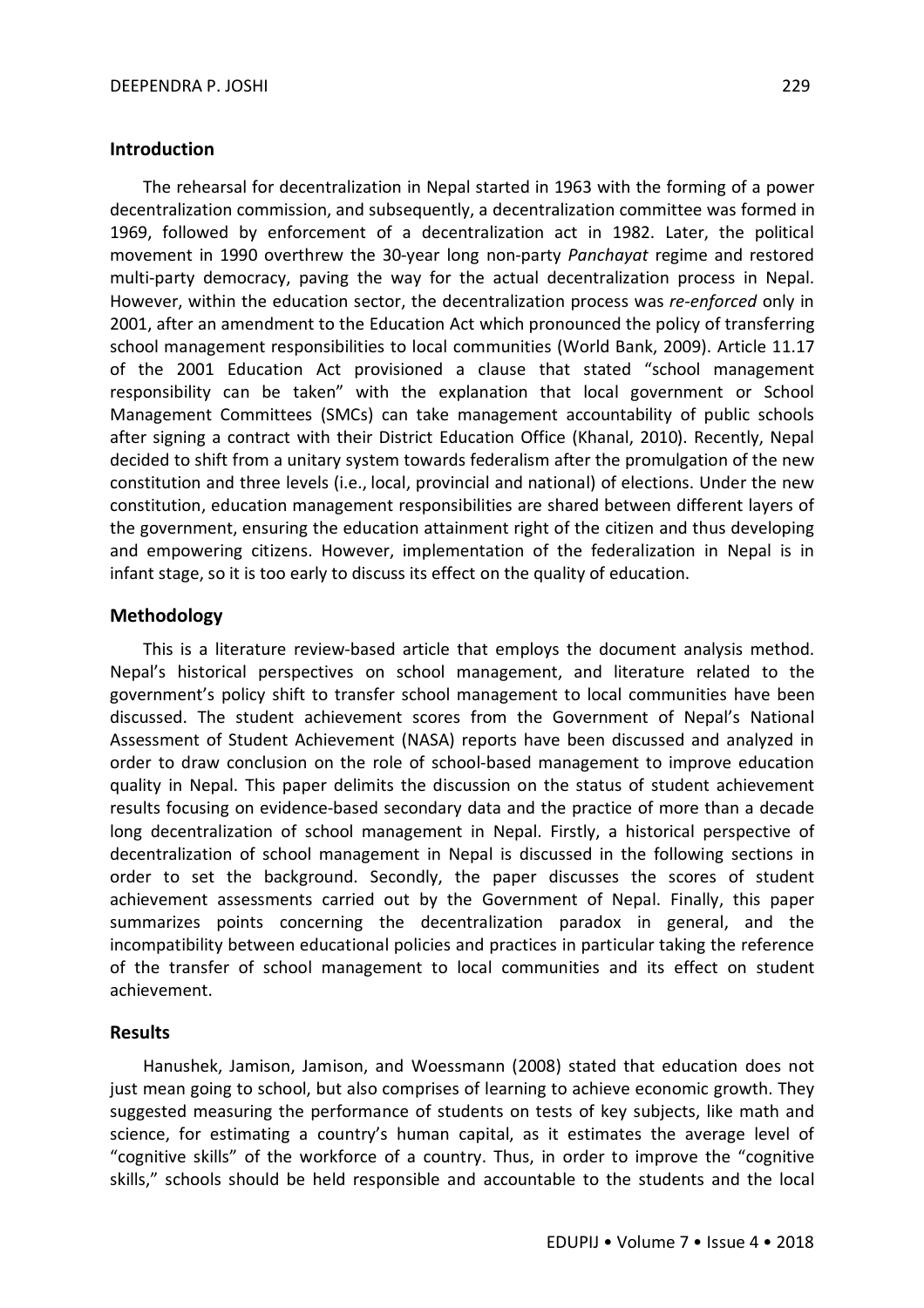community. School-based management can play a vital role to enhance student outcomes, as parents who are also members of the local community demand quality education for their children.

Under the school-based management system, the authorities are decentralized from the central government at the school level (Caldwell, 2005, as cited in World Bank, 2009). As cited in World Bank (2009), Malen, Ogawa, and Kranz (1990) stated:

School-based management can be viewed conceptually as a formal alteration of governance structures, as a form of decentralization that identifies the individual school as the primary unit of improvement and relies on the redistribution of decision-making authority as the primary means through which improvement might be stimulated and sustained. (p. 290)

The school-based management theory states that the management of schools by the local community is more sustainable in comparison to school management by central government. According to Hanushek and Woessmann (2007), student achievement is mainly affected by three incentives: choice and competition, school autonomy, and school accountability. Transferring the role of school management to the local community is a form of school decentralization, done in order to ensure school autonomy and school accountability.

## *Centralization versus Decentralization of Education Sector in Nepal*

According to Shrestha (2014), the government has remained in confusion while formulating education policies, specifically in terms of the management of schools. Local communities had actively supported the development of education before the centralization of the education system in Nepal. In that process, the communities themselves initiated the opening and management of schools for their children, which had incredible results in Nepal's education system. With the intention to centralize Nepal's education system, schools across the country were nationalized along with the adoption of the National Education System Plan (NESP) in 1971. According to the plan, the state began to intervene in every domain, reducing the community's role in education (National Planning Commission [NPC], 2006). However, centralization of the education system was unsuccessful due to political instability and a lack of ownership among local stakeholders. Thereafter, policymakers soon realized that the nationalization of community schools was a flawed plan and that the community role in schools is mandatory for the improvement of the education system. The seventh amendment of the 2001 Education Act was a clear recognition of the fact that public schools have failed to meet the expectations of the public with regards to the improvement of quality in education. It accordingly paved the way for launching a major reform initiative in school education  $-$  the transfer of school management back to the local community  $-$  in 2002 (Nepal Law Commission [NLC], 2008). In summary, the transfer of school management to the local community was a way of shifting the focus from centralized management to community-controlled and school-based planning and management (Department of Education [DoE], 2011).

The main intention of the Nepalese government to transfer school management back to the local community was to improve the quality of education, but this has not occurred as envisaged. One can argue that the government only partially transferred authority to the local communities for the management of schools. For instance, as part of the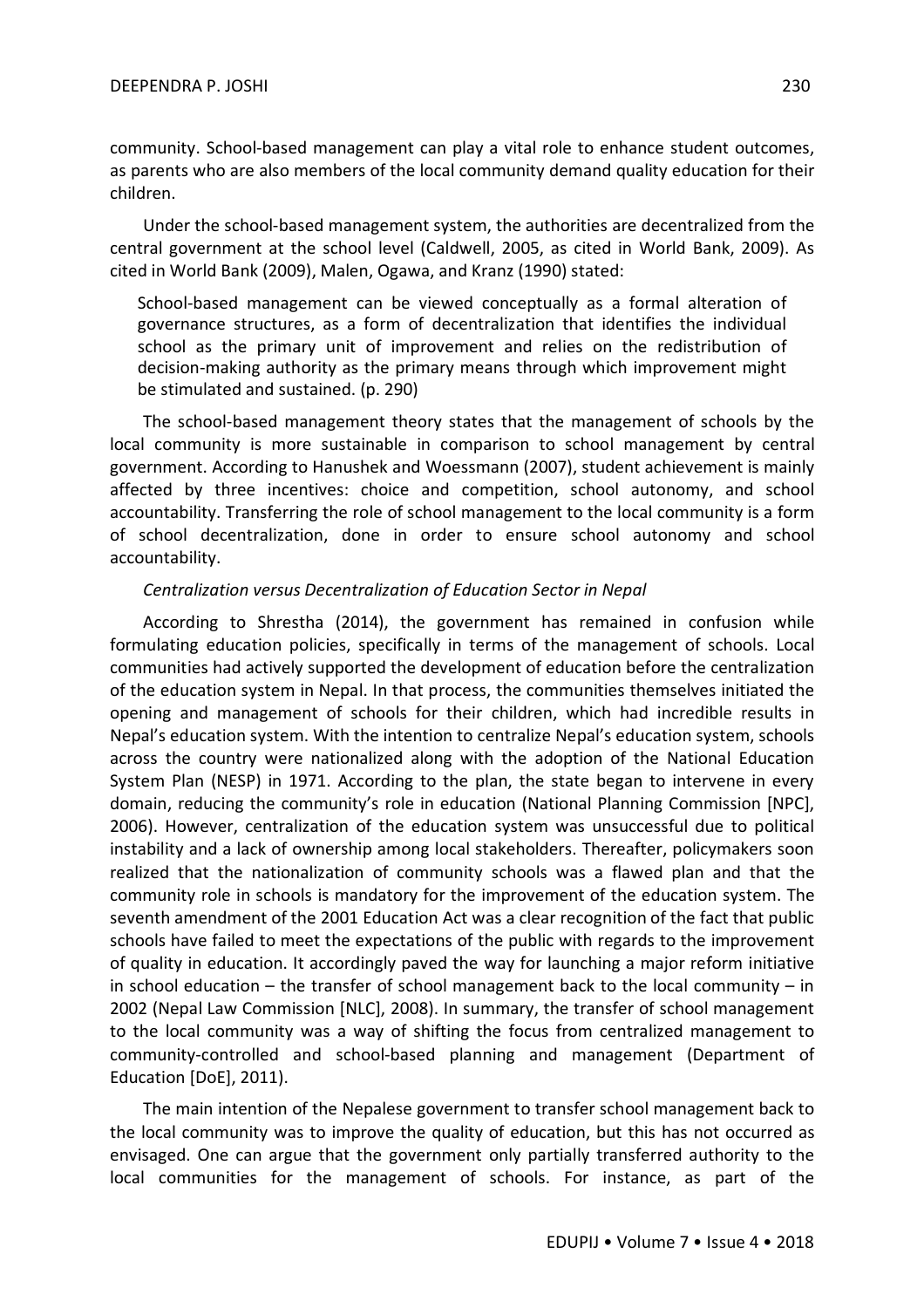decentralization of the education system, the government decided to provide grants as an incentive to transfer the management of schools to local communities. The government even did not realize that full financing from the central level and no funding from the local level were incompatible in the decentralization of an education system, and therefore cannot function efficiently or effectively (Shrestha, 2014, p. 21).

The another reason for adopting the decentralization of education was that the Nepalese government signed international commitments for the expansion of school education and the achievement of targets set for universal primary education after the popular movement and restoration of Nepal's democracy in 1990. The commitments made by the government of Nepal helped to increase support from development partners, which led to the decentralization of school management systems, and an open market policy for private education (Khanal, 2013). However, due to a lack of ownership from stakeholders, the transfer of school management to local communities could not initially gather momentum. In order to expedite the process, the Government of Nepal launched the Community School Support Project (CSSP) in 2003, with the aim of increasing the role of parents in School Management Communities (SMCs). As a result, the government managed to transfer the management of 12,471 schools (out of 34,837 school levels) to local communities by 2015 (Department of Education [DoE], 2016).

Moreover, transferring school management to local communities has shown some positive signs of improvement in educational indicators. For instance, Nepal has made notable improvement in the area of access to education in the last decade. The primary school enrolment rate, which is one of the indicators for educational outcome, reached around 97% in 2016 (Department of Education [DOE], 2016), up from 82% in 2002 (National Planning Commission [NPC], 2003). The dropout rate has also reduced significantly from 21% in 2003 down to 5% in 2016/2017 (Department of Education [DoE], 2016). Table 1 presents some of the highlights for educational indicators as of 2015/2016:

| <b>Educational Indicators</b> | 2003   | 2015/2016 | Change in  |
|-------------------------------|--------|-----------|------------|
|                               |        |           | Percentage |
| NER in Primary Education      | 82.4%  | 96.6%     | 14.2%      |
| Promotion in Grade 1          | 49.3%* | 81.5%     | 32.2%      |
| Dropout                       | 20.9%* | 4.8%      | $-16.1%$   |
| Repetition rate in Grade 1    | 29.8%* | 13.7%     | $-16.1%$   |

**Table 1.** Highlights of educational indicators (as of 2015/2016)

Source: Department of Education [DoE] (2016); \*Data of 2006

However, a glance at school dropout rates, grade repetition rates and comparisons of achievement test scores with other countries shows that the overall quality of education is still a cause for concern (Asian Development Bank [ADB], 2002).

## *Status of Student Achievement in Nepal*

The government-run community-managed schools are yet to come forward to provide quality education to improve student achievement. An assessment of the community school support project reveals that student achievement has improved more in communitymanaged schools than in schools yet to be transferred to the community. Table 2 presents the differences in scores for community schools and community-managed schools.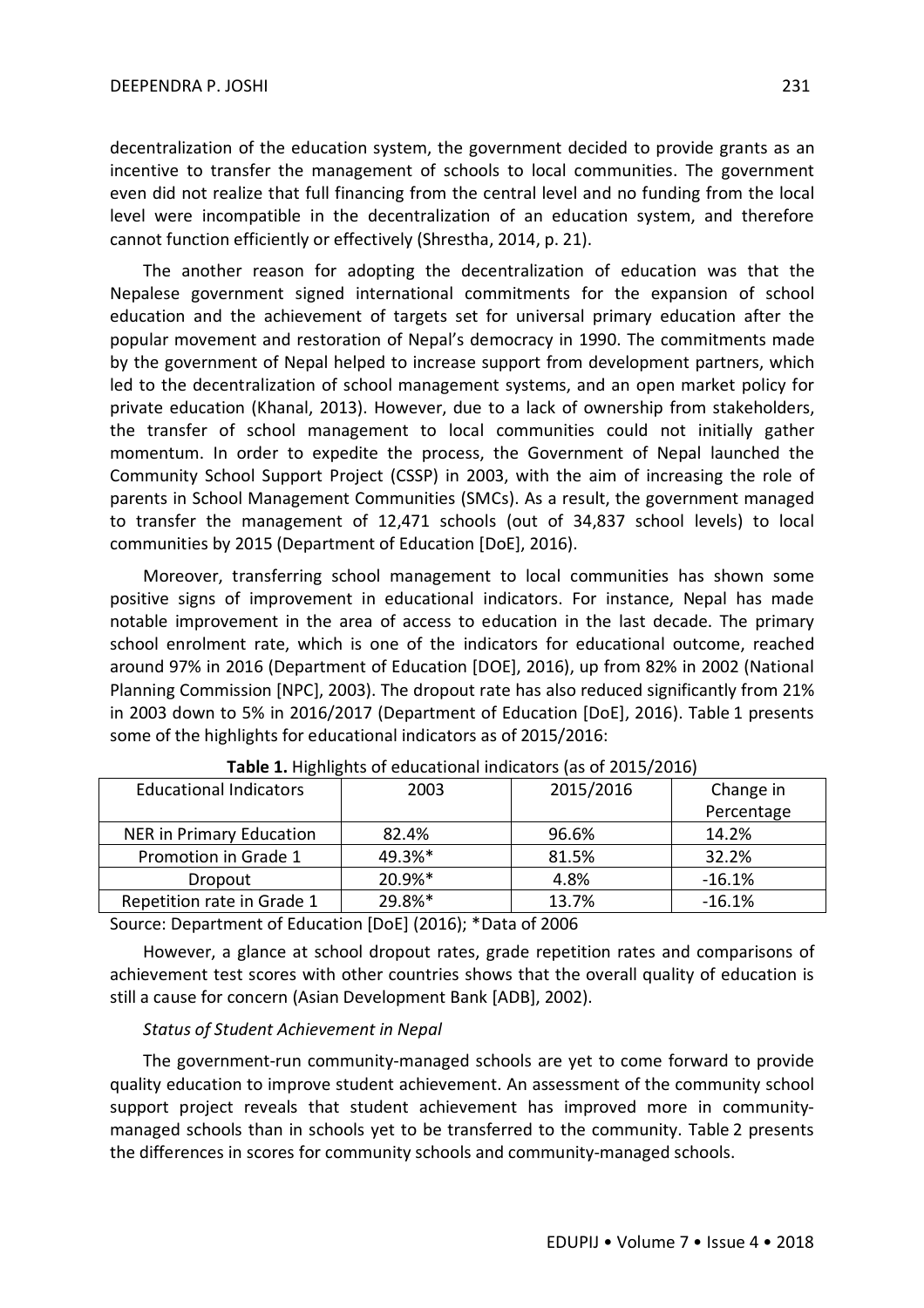| <b>Table L.</b> Staacht Athlet chicht in Commanty Managea School |        |         |      |                |         |        |
|------------------------------------------------------------------|--------|---------|------|----------------|---------|--------|
| School                                                           | Nepali | English | Math | Social         | Science | Health |
|                                                                  |        |         |      | <b>Studies</b> |         |        |
| <b>Community School</b>                                          | 43.8   | 35.6    | 30.4 | 52.3           | 47.1    | 46.5   |
| (not transferred)                                                |        |         |      |                |         |        |
| Community-managed                                                | 45.1   | 37.5    | 33.4 | 55.0           | 49.2    | 49.4   |
| School                                                           |        |         |      |                |         |        |
| Difference in score                                              | 1.3    | 1.9     | 3.0  | 2.7            | 2.1     | 2.9    |

**Table 2.** Student Achievement in Community Managed School

Source: World Bank (2010)

However, the findings of NASA reports reveal that improvement in student achievement is not satisfactory in spite of impressive improvement in the net enrolment rate for primary and secondary education (Education Review Office [ERO], 2015). On the one hand, the transfer of school management to local communities was ineffectively implemented due to a lack of ownership from stakeholders. On the other hand, it has not brought about better results in terms of student achievement.

The government of Nepal's NASA report stated that the average student's achievement is lower in community schools than in institutional schools. The latest findings on the national assessment of student achievement revealed that the average score of student achievement varied, ranging from 53% to 63% in grades three and five and 35% to 49% in grade eight (Education Review Office [ERO], 2015). In mathematics, students' achievement scores at institutional schools were 57%, whereas students of community schools scored only 26% (Department of Education [DoE], 2016). Nevertheless, the performance of community schools and institutional schools are not comparable due to differences in the facilities available (Regmi, 2016).

Furthermore, an analysis of student achievement of grade three and five by school type show a considerable gap between community schools and institutional schools in terms of average student achievement scores between 2011 and 2015. Institutional schools performed better in comparison to community schools, but the achievement scores of both community schools and institutional schools decreased in 2015 compared to 2012. Table 3 presents student achievement of grades three and five by school type in 2012 and 2015.

| School type                  | Grade | Mathematic |      | Nepali |      | English |      |
|------------------------------|-------|------------|------|--------|------|---------|------|
|                              |       | 2012       | 2015 | 2012   | 2015 | 2012    | 2015 |
| <b>Community Schools</b>     | 3     | 54         | 41   | 57     | 46   | N/A     | N/A  |
| <b>Institutional Schools</b> | 3     | 75         | 54   | 80     | 67   | N/A     | N/A  |
| <b>Community Schools</b>     | 5     | 49         | 45   | 54     | 43   | 66      | 38   |
| Institutional Schools        | 5     | 67         | 61   | 78     | 61   | 83      | 73   |

**Table 3.** Student Achievement of Grades 3 and 5 by School Type (%)

## Source: (ERO, 2016)

Table 4 presents the student achievement of grade eight by school type in 2011 and 2015. The results reveal that the average student achievement score at institutional schools is substantially higher than for community schools. The average scores of community school declined in both Mathematics and Nepali in 2013. In the case of institutional schools, the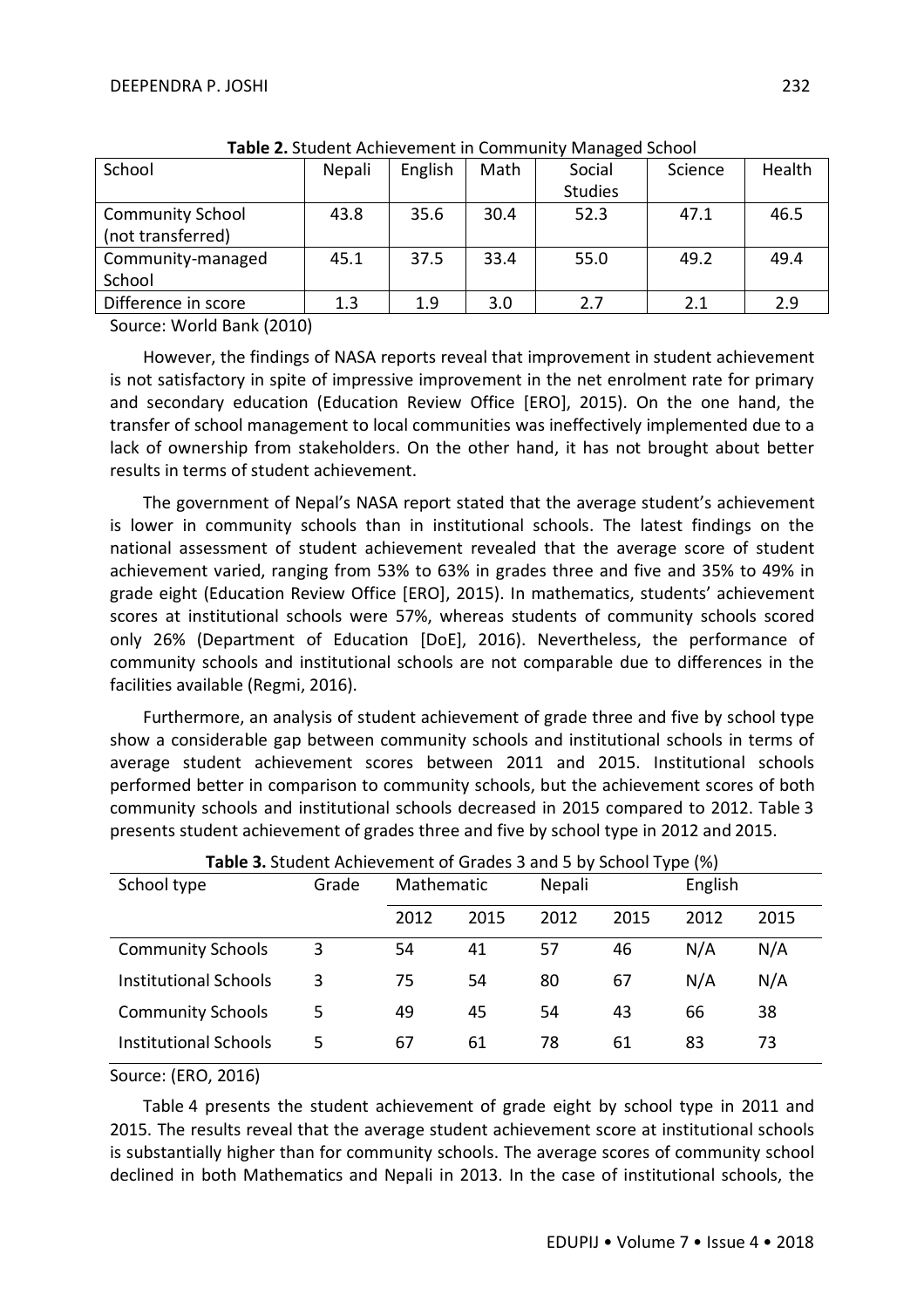average achievement scores for Mathematics decreased from 39% in 2011 down to 26% in 2013. In the Nepali subject, the average achievement score increased slightly, up from 62% in 2011 to 65% in 2013.

| Table 4. Average Student Achievement of Grade 8 by School Type (%) |        |                              |        |        |                |        |  |
|--------------------------------------------------------------------|--------|------------------------------|--------|--------|----------------|--------|--|
| School type                                                        |        | <b>Mathematics</b><br>Nepali |        | Social | Science        |        |  |
|                                                                    |        |                              |        |        | <b>Studies</b> |        |  |
|                                                                    | 2011   | 2013                         | 2011   | 2013   | 2011           | 2013   |  |
| N                                                                  | 48,682 | 44,067                       | 48,682 | 44,067 | 48,682         | 44,067 |  |
| Community                                                          | 39     | 26                           | 46     | 42     | 46             | 34     |  |
| Schools                                                            |        |                              |        |        |                |        |  |
| Institutional                                                      | 63     | 57                           | 62     | 65     | 63             | 57     |  |
| <b>Schools</b>                                                     |        |                              |        |        |                |        |  |

Source: Education Review Office [ERO] (2016)

## **Discussion and Conclusion**

It is arguable that the transfer of school management to local communities has not been fully implemented in the real sense, and that the expected improvement in student achievement has not been observed due to incompatibility between policies and practices (i.e., decentralization paradox). The transfer of school management to the local communities itself is a good practice, as community involvement in reforming school education has shown quality improvement and sustainable development (Education Journalist Group [EJG], 2003). However, quality improvement in education has not been observed in the case of Nepal due to incompatibilities between policy and practice in the decentralization of the education sector.

Dury and Levin (1994) stated that school-based management contributes to four "intermediate" results: (i) increased efficiency in the use of resources and personnel in terms of operational efficiency; (ii) increased professionalism of teachers; (iii) reforms in the implementation of curriculum; and (iv) increased parental and community engagement. These four "intermediate" results in turn have the "potential" to lead to improvements in student achievement, reduce dropout rates, increase attendance rate and reduce disciplinary actions to students. The status of four "intermediate" results in the case of Nepal are discussed in the following.

## *Increased efficiency in the use of resources and personnel in terms of operational efficiency*

There are mainly two types of efficiency: technical efficiency and allocative efficiency. "Technical efficiency" means arranging constrained resources in order to produce the maximum possible output; whereas, "allocative efficiency" refers to the use of resources in such a way that most possible output is produced (Froomkin, Jamison, & Radner, 1976). In other words, allocative efficiency means "doing the right things" and technical efficiency means "doing things right" (RTI International, 2010, p. 3). In the case of Nepal, the policy shift towards the transfer of school management to the local community formulated at the macro level lack both technical efficiency and allocative efficiency. For instance, the Nepalese government decided to transfer the management of schools without adequate discussion among the concerned stakeholders. The decision to transfer school management was resisted by the teachers and also by other stakeholders. The government could not even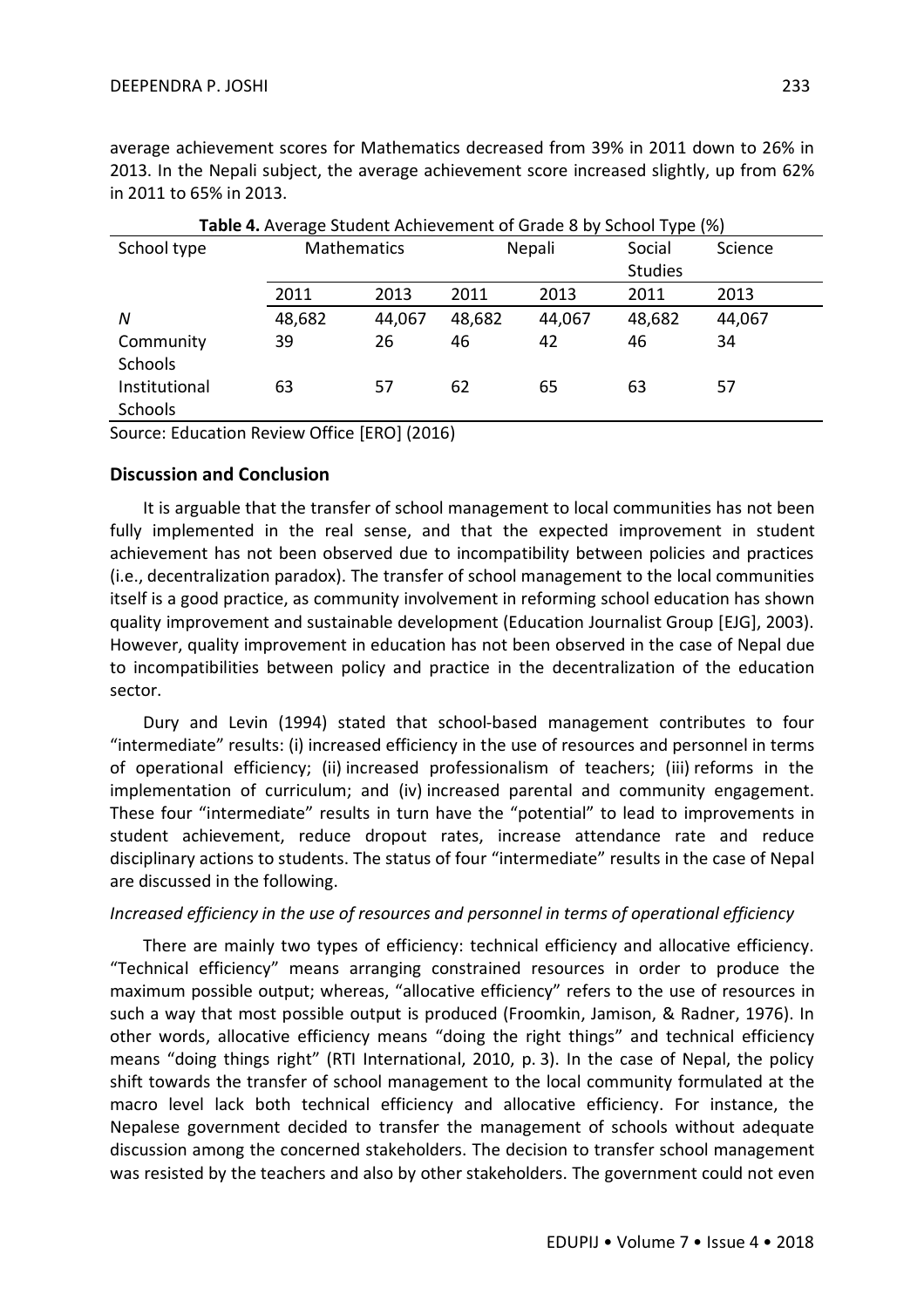convince the agitated parties. It is very important that the government formulates policies based on local needs in order to increase efficiency in the use of resources and personnel in terms of operational efficiency.

#### *Increased professionalism of teachers*

The transfer of school management to local communities has helped to increase professionalism of teachers to some extent. For instance, teacher absenteeism has significantly reduced while teaching-learning has gained momentum after handing over school management to the communities, which can be accredited to regular local monitoring and supervision (National Planning Commission [NPC], 2006). As previously indicated, student enrollment rate was found to have an increasing trend in communitymanaged schools, and a decreasing trend in institutional schools (Department of Education [DoE], 2008). However, this only represents access to education and not student achievement, which is more essential for the formation of human capital.

#### *Reform in implementation of curriculum*

The purpose of drafting a curriculum is not merely concerned with grades, but should follow UNESCO's four principles; "learning to know," "learning to do," "learning to be," and "learning to live together" (Ministry of Education and Sports [MOE], 2005, p. 1). This is why the Education Act provisioned for local curricula taking in account that "a single piece of stitched cloth may not be fit for all" (Research Centre for Educational Innovation and Development [CERID], 2009, p. 1). The national curriculum framework for school education strongly emphasizes the involvement of parents, teachers and local individuals as key agents for the development and implementation of local curricula. This framework has provided adequate space so that parents, local authorities and learners may incorporate their local language, content and practices into subject matter. It focuses on "valuing and including the understandings and knowledge of all children and ensuring that learning opportunities are not restricted for any reason like gender, ethnicity, caste, religion, socio-economic status and regional origin" (MOE, 2005, p. 22).

In addition, according to Doll (1993), the curriculum should address the needs of an open system as opposed to a closed view. The closed view of curriculum is dominated by a linear framework and scientific rationale, which ignore the subjective reality of the learner and the context. The curriculum in the post-modern era focuses on equitable inclusion of the diverse reality and context the learner is living in. The transfer of school management to local authorities is therefore good practice with respect to the post-modern perspective. However, practicing of the policy shift towards the transference of school management to local communities is weak, which is hindering the improvement of student management in Nepal.

#### *Increased parents and community engagement*

The results of the student achievement assessments carried out by the Education Review Office in 2012 and 2015 revealed that students who had support from their parents and had access to additional tuition classes obtained higher scores in achievement tests than those who did not benefit from such opportunities. Therefore, it is argued that support from family positively affects student achievement (Education Review Office [ERO], 2016).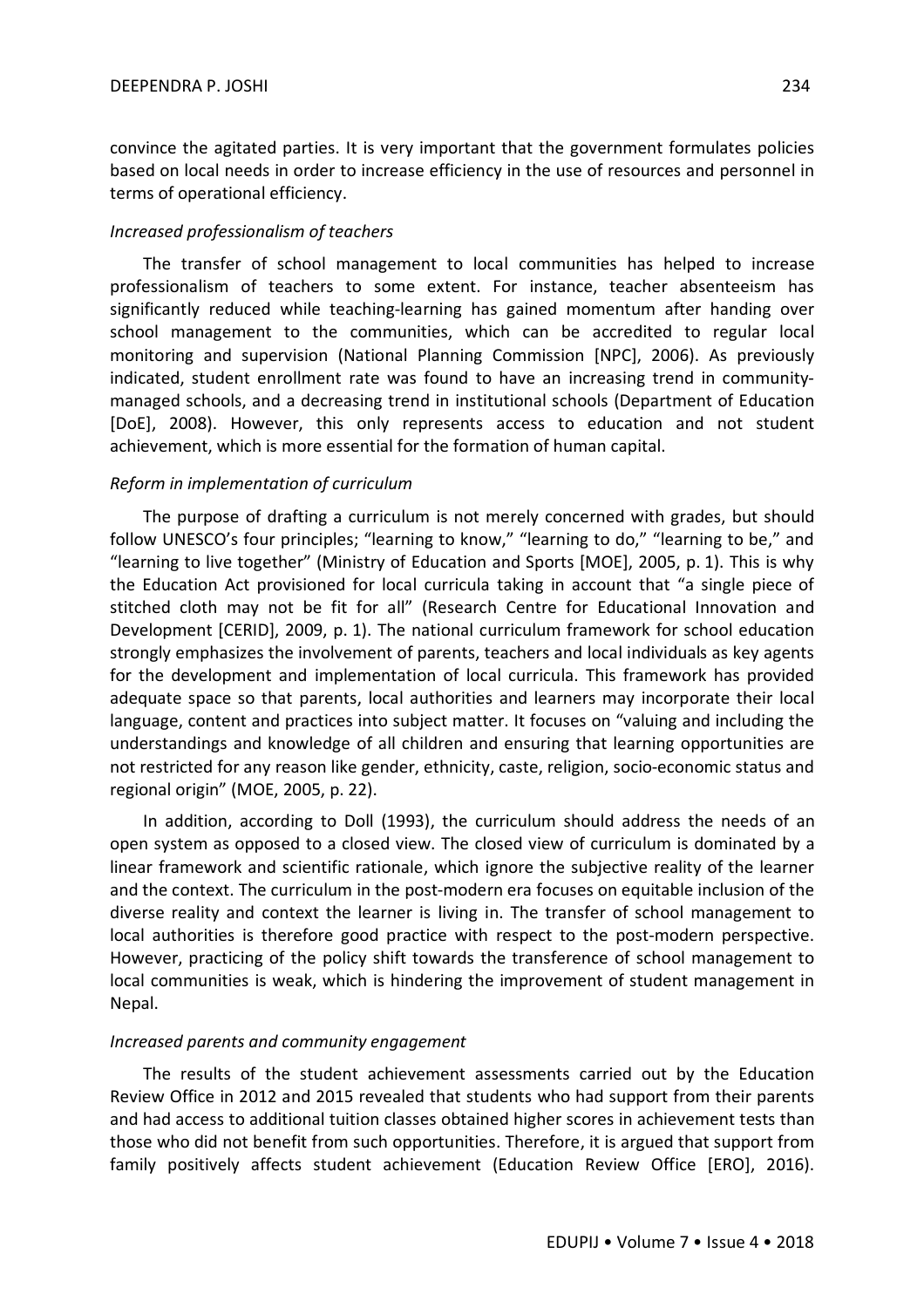Similarly, active community participation also helps to improve the learning environment in schools.

This paper concludes that the transfer of school management to local communities is not truly school-based management, and that the government of Nepal only *partially* transferred authority to the local communities for the management of schools. The government has yet to move forward with the improvement in quality of education through decentralized education, as the District Education Offices at the local level and Department of Education at the central level are still heavily involved in the management of communitymanaged schools. There has been minimal effect of school decentralization on student achievement, though there has been considerable improvement in access to education. This is as a result of the poor management of schools, incapable school leadership, and the unavailability of textbooks, among others reasons. Policy reform should be driven by demands which can be ensured through the participatory management of schools, a process that includes consultative decision-making, the accommodation of interests of diverse stakeholders, and strong commitment of both school leaders and bureaucrats.

## **References**

- Asian Development Bank [ADB]. (2002). *Conceptual issues in the role of education decentralization in promoting effective schooling in Asian developing countries*. Manila: Asian Development Bank.
- Department of Education [DoE]. (2008). *Samuday dwara vyabsthit vidhalyaharule gareka safal avyasko sangalo.* Sanothimi. Kathmandu: Department of Education.
- Department of Education [DOE]. (2011). *A study on effectiveness of community managed School*. Kathmandu: Department of Education.
- Department of Education [DOE]. (2016). *School level educational statistics of Nepal, Consolidated report 2015 (2072).* Kathmandu: Department of Education.
- Doll, W. E., Jr. (1993). *A post-modern perspective on curriculum*. New York. Teachers College Press.
- Dury, D., & Levin, D. (1994). *Douglas School-Based Management: The Changing Locus of Control in American Public Education*. Washington D.C.: U.S. Department of Education, Office of Educational Research and Improvement.
- Education Journalist Group [EJG]. (2003). *Transfer of school management to community*. Kathmandu, Nepal: Education Journalist Group.
- Education Review Office [ERO]. (2015). *National assessment of student achievement: A glimpse of results 2015*. Kathmandu, Nepal: Education Review Office.
- Education Review Office [ERO]. (2016). *A brief comparative report on student achievement, 2016 : Based on the national assessment of student achievement in 2011, 2012, 2013 and 2015 AD.*  Kathmandu, Nepal: Education Review Office.
- Froomkin, J. T., Jamison, D. T., & Radner, R. (1976). *Education as an industry*. Cambridge, UK: National Bureau of Economic Research.
- Hanushek, E. A., & Woessmann, L. (2007). *Education quality and economic growth* (Unpublished manuscript). World Bank, Washington, D.C.
- Hanushek, E., Jamison, D. T., Jamison, E. A., & Woessmann, L. (2008). *Education and economic growth* (Unpublished manuscript). Harvard University, USA.
- Khanal, P. (2010). School decentralization in Nepal: A disjuncture between macro-level advocacy and micro level reality? *Educational Research for Policy and Practice, 9*(3), 145-158.
- Khanal, P. (2013). Centralization and decentralization reform in school education in Nepal: Tracing the swing of the pendulum. *International Journal of Research Studies in Management, 2*(2), 53-56.